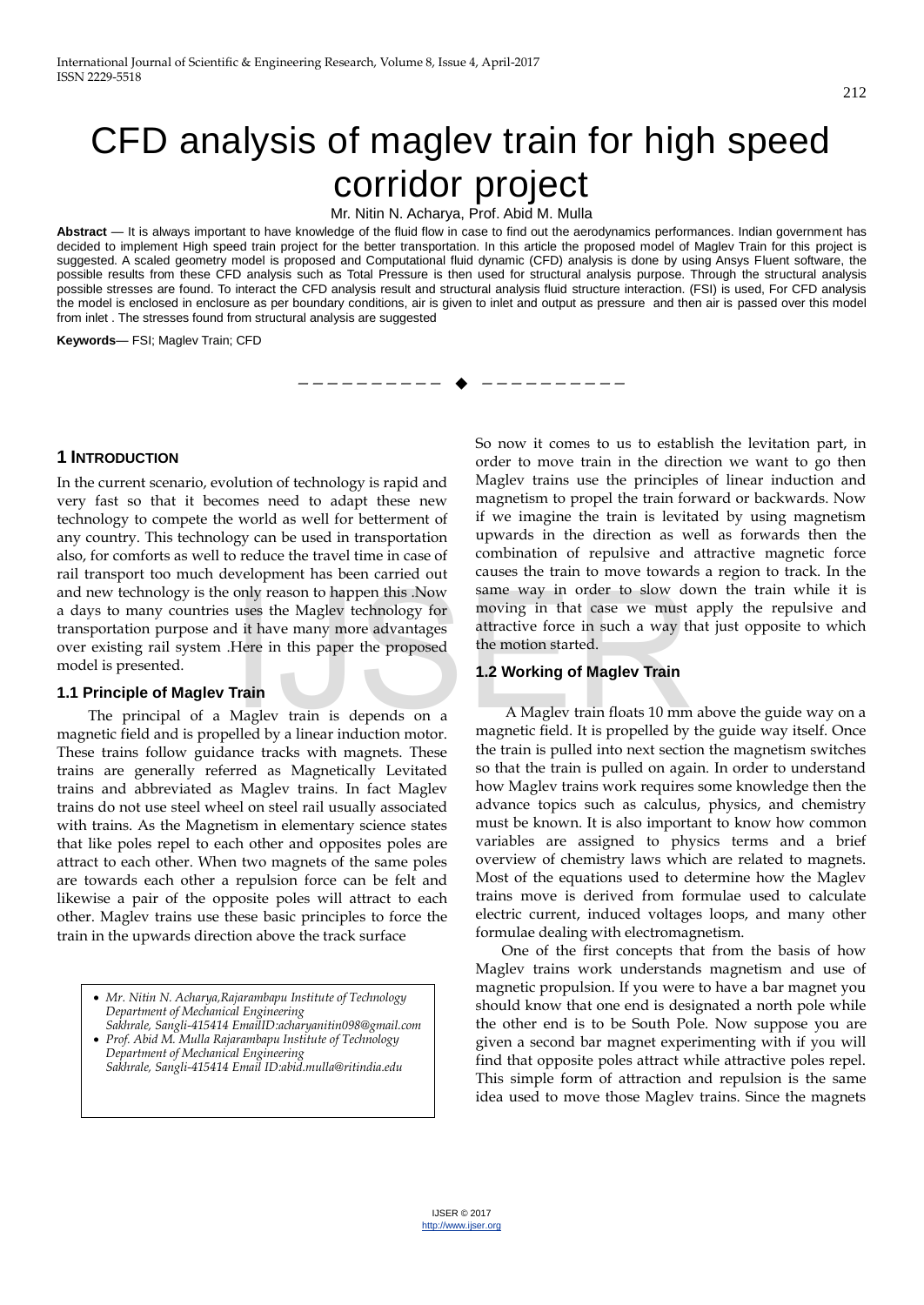needed required enough strength to move a train engineers have devised, the Maglev train using electromagnets and superconducting magnets. Electromagnets are metals with electric current running through them giving the metals a magnetic field similar to that of the bar magnets and superconducting magnets are able to induce charge, or give charge, to a material causing repulsive forces.

# **1.3 Basics of High Speed corridor Train**

 High speed train is a new way of transport and an integration of the latest high technologies in the field of transportation. Research on vehicle structure has been always a very active area over the last few decades. The high speed corridor train technology is the modern technology in Transport system. The high speed corridor train is the fastest commercial train currently in operation and has a top speed of 430 km/h (270 mph). This technology is more superior to the conventional train system. High speed trains shape design especially its head and coach shape has great impact on the aesthetic performance and aerodynamic performance. The shapes of high-speed train with optimal synthetic aerodynamic performance can efficiently reduce the influence of the aerodynamic phenomena on the train operation and the environment. And the whole train aerodynamic performance is influenced by streamlined shape. In order to reduce air drag and improve its aerodynamic performance, people usually pursue optimal shape of high speed train. The shape of train should be such that it should reduce the air drag and provide wind stability. Reducing the air drag will reduce the energy demand for trains and its cost. Limiting the air drag increases the stability. Liming drag and increasing stability increases the acceleration which will in turn reduces the travel time. Frame are dynamic for this problem and applying it<br>by streamlined shape. In order to<br>the result obtained from the flue<br>timal shape of high speed train. Interaction will be carried out as<br>be such that it should reduce the<br>d

Advantages of High speed Trains

- 1. A reduction in travel times;
- 2. A reduction in pollution of air, land, water environmentally-friendly effects with lighter construction materials;
- 3. The need to reduce rising operating costs of traditional; transportation devices such as airplanes, autos, buses, and trains;
- 4. Enhanced travelling experience with aesthetic qualities of greater comfort, provision of online services, and spacious seating; and
- 5. Promoting economic integration.



Fig1. Outer CAD model of Proposed Maglev train for high speed corridor

# **2 SIMULATION WORK**

 The main objective of this article is to determine the pressure variation and velocity variation along the geometry as well as the possible stresses for Indian Conditions. Determining the pressure variation along the geometry will help in determining the maximum pressure and pressure variation along the geometry. This will help in implementation of high speed train project in India.

 In this article we will focus on the basics of aerodynamic analysis, the simulation. Before going to simulate actual geometry of the train model the fluent set up is prepared for this problem and applying it over the train model and the result obtained from the fluent is used to find out effect of it over the train and for that purpose the Fluid Structural Interaction will be carried out and final CFD analysis will carried out.

Before going to direct CFD analysis few aspects must be discuss here and those are as follows

# **2.1 Basics of Aerodynamics**

 Aerodynamics is a branch of fluid dynamics concerned with studying the motion of air, particularly when it interacts with a solid object. Aerodynamics can be studied by using Computational Fluid Dynamics (CFD), wind tunnel. Aerodynamics, the effects of air flow over surfaces, is an indispensable element for modern vehicle efficiencies, both economics and performance related, because aerodynamics helps to decrease the drag force, makes cars more stabilized and gives a chance of reducing fuel consumption. One of the significant benefits of aerodynamics is increasing performance by reducing the drag force and making the car more stabilized. To begin with the basics of aerodynamics, the effect of air flow stands out. Basically the formula is,

Fd = Cd \* (ρ AV<sup>2</sup> / 2)

 Where Fd is the drag force,  $'ρ'$  is the density of the fluid,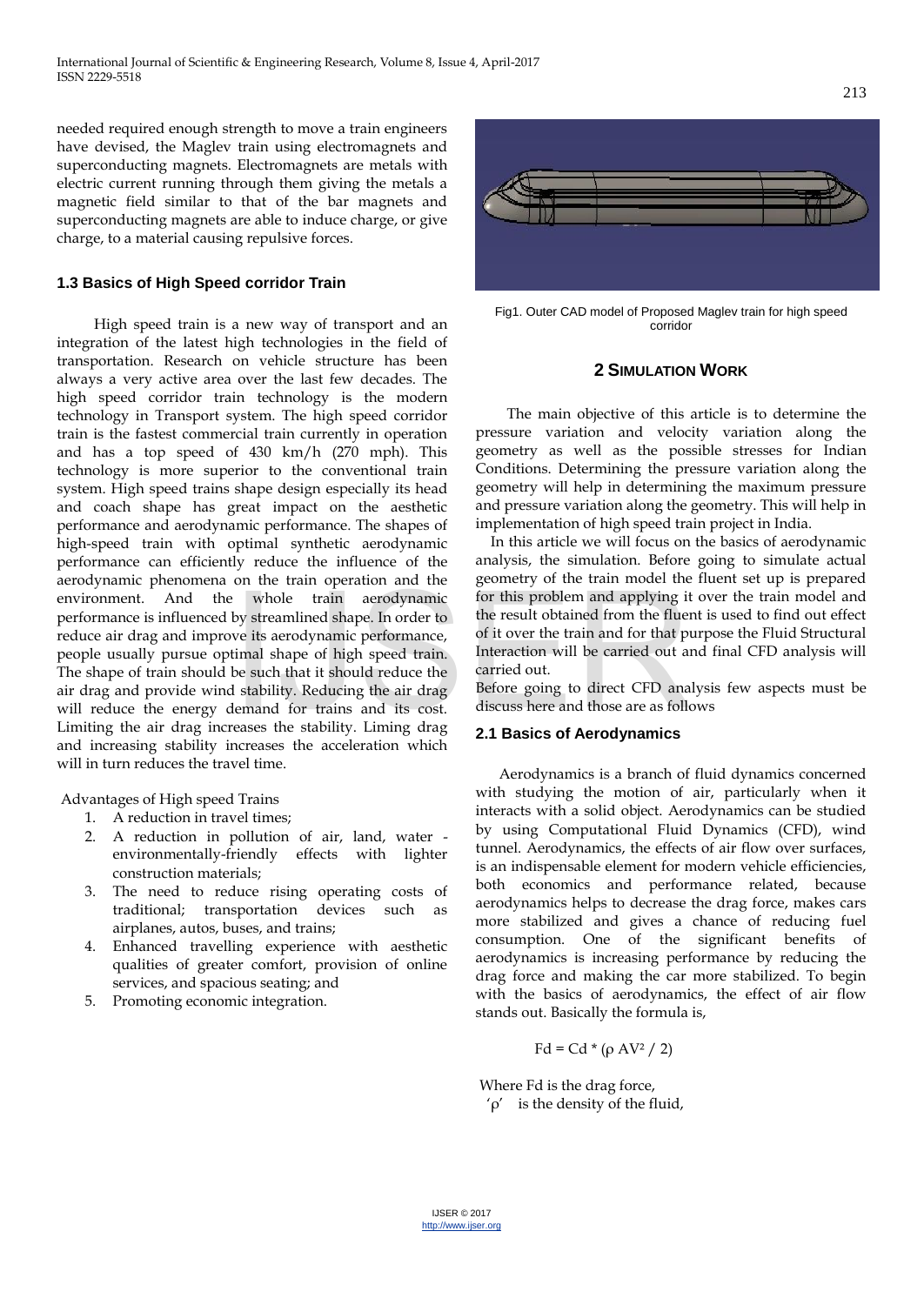‗V' is the speed of the object relative to the fluid.

 ‗Cd' is the drag coefficient which varies with the geometry of the surface and

 ‗A' is the projection area over the plane normal to flow direction.

As seen from the formula, the bigger the frontal area is the more unwanted drag force occurs. Passing through the air by less separating the gas molecules from each other in the atmosphere as much as possible is the approach to mold an aerodynamic car. This makes it clear that reducing drag means lower energy is needed to accelerate or to increase top speed.

 In this paper the pressure distribution, velocity distribution along the coach is studied. The pressure distribution helps in knowing the maximum pressure acting on geometry, its location which will help future researchers' to design optimum shape of high speed train for Indian conditions. The velocity distribution helps in determining the velocity profile along the given model.

#### **2.2 Basics of passenger coach**

 A passenger car (known as a coach or carriage, and also known as a bogie is a piece of railway rolling stock that is designed to carry passengers. The term passenger car can also be associated with a sleeping car, baggage, dining, railway post office and prisoner transport cars. The passenger coach of the train should be Lightweight, airtight, pressurized for tunnels and crossings, Very low weight per seat. It should be provide with the Articulated with anti-overturning and anti-vertical hunting mechanisms, improving stability on travel. The coaches should be made up of light weight material and it must be resistant to corrosion. The passenger car should provide high degree of comfort, low energy consumption, and should provide high safety. It should provide optimum aerodynamics performance. Interpretation of Total Pressure (Data of Total Pressure (Data of Total Pressure (Data of Total Pressure (Data of Total Pressure (Data of Total Pressure (Data of Total Pressure (Data of Total Pressure (Data of Total Pressu



Fig. 2. Train Passenger Coach

# **2.3 CFD analysis of geometry model**

Problem set up

Solver : ANSYS FLUENT, Pressure based Time : Transient

Models Viscous Model : K-epsilon (2-eqn), Realizable model with Realizable wall functions

Material: Air IDEAL

Boundary Conditions: Velocity Z component -30m/s, Enclosure having zero shear, Surface Train Wall is with NO SLIP Condition.

Solution Methods: SIMPLE Scheme solver, standard discretization methods

Time based problem we considered least time steps like 1secends to evaluate the flow patterns and gradients.

# **2.4 CFD Result**

As our aim is to find out the pressure variation and the velocity variation so the result are just taken of the pressure and velocity only which are as follows

Total Pressure at Mid Plane



Fig.3 Contours of Total pressure

From the above Fig. it can be seen that how the flow pattern is developed at the end of the train here the maximum pressure id obtained as 527 N/m2 and minimum total pressure is 233 N/m2

The result are shown over the mid plane because to identified the effect over the surface of the train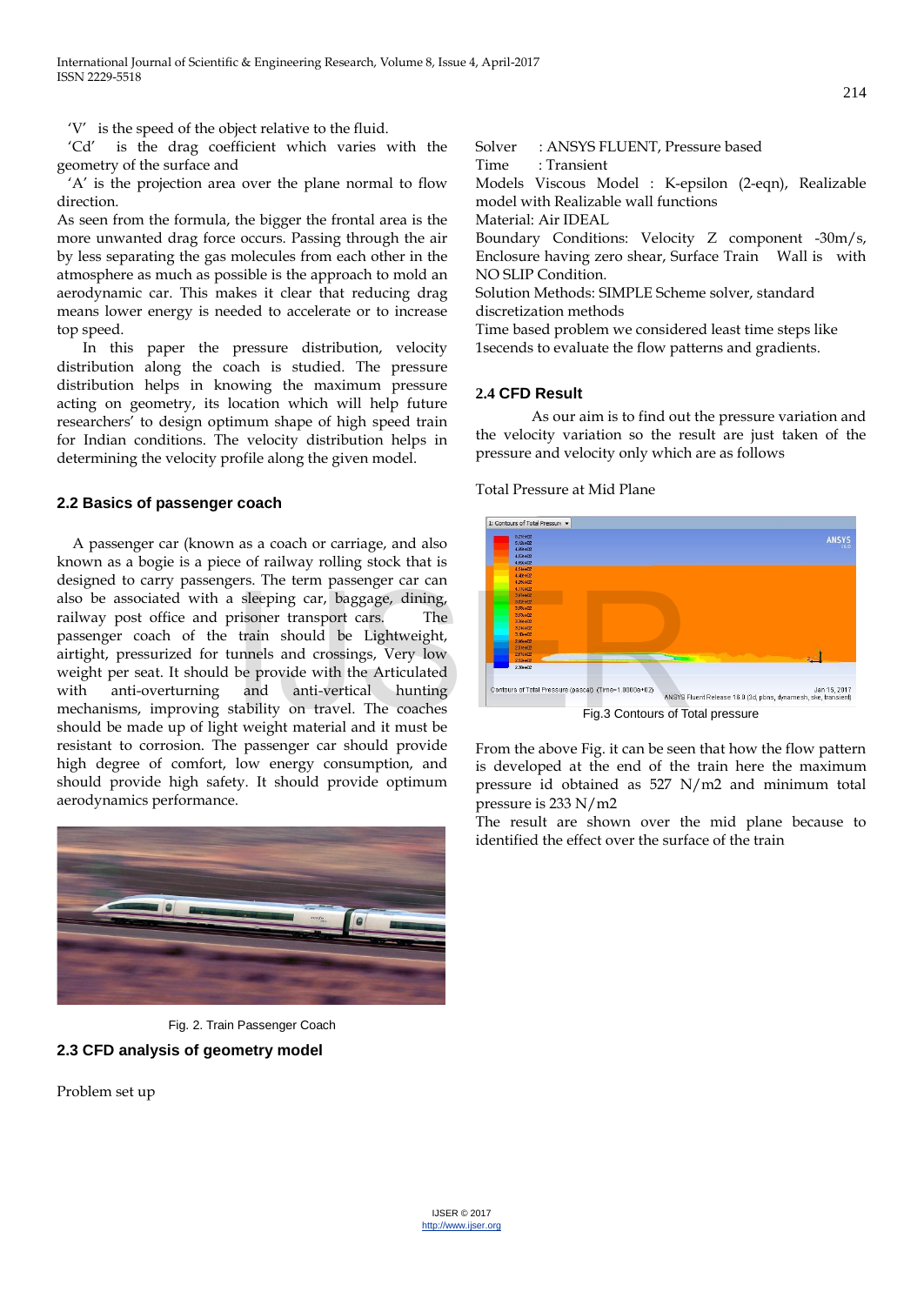

Fig.4 Contours of Total pressure – side view



# Velocity Vectors



As we can see from the above fig. the maximum velocity vectors at both head and it is recognizing by red color where as minimum is blue color. Velocity vectors are denoted by an arrow.

# **2.5 Fluid structure intraction**

 Here in this paper the Transient structural analysis is used because the results obtained from the CFD are used to do the find out the stresses which will act over the surface of the train as well as different components such as I section, C section. In order to find out these stresses we must to do Fluid Structure Interaction (FSI). FSI RESULTS

# 1) Equivalent stress



Fig.7 Equivalent stress

From FSI the equivalent stress are induces as clearly seen from above fig and is max with the value 6.8702e5 this stress will consider while in design the I section

# 2) Total deformation



Fig.8 Total Deformation

 From FSI result the total deformation of the train can clearly seen from above fig and is max with the value 6.8862e-5 meter This much deformation will obtained when the train runs at the velocity of 30 m/s inside the tunnel region.

3) Normal Stress